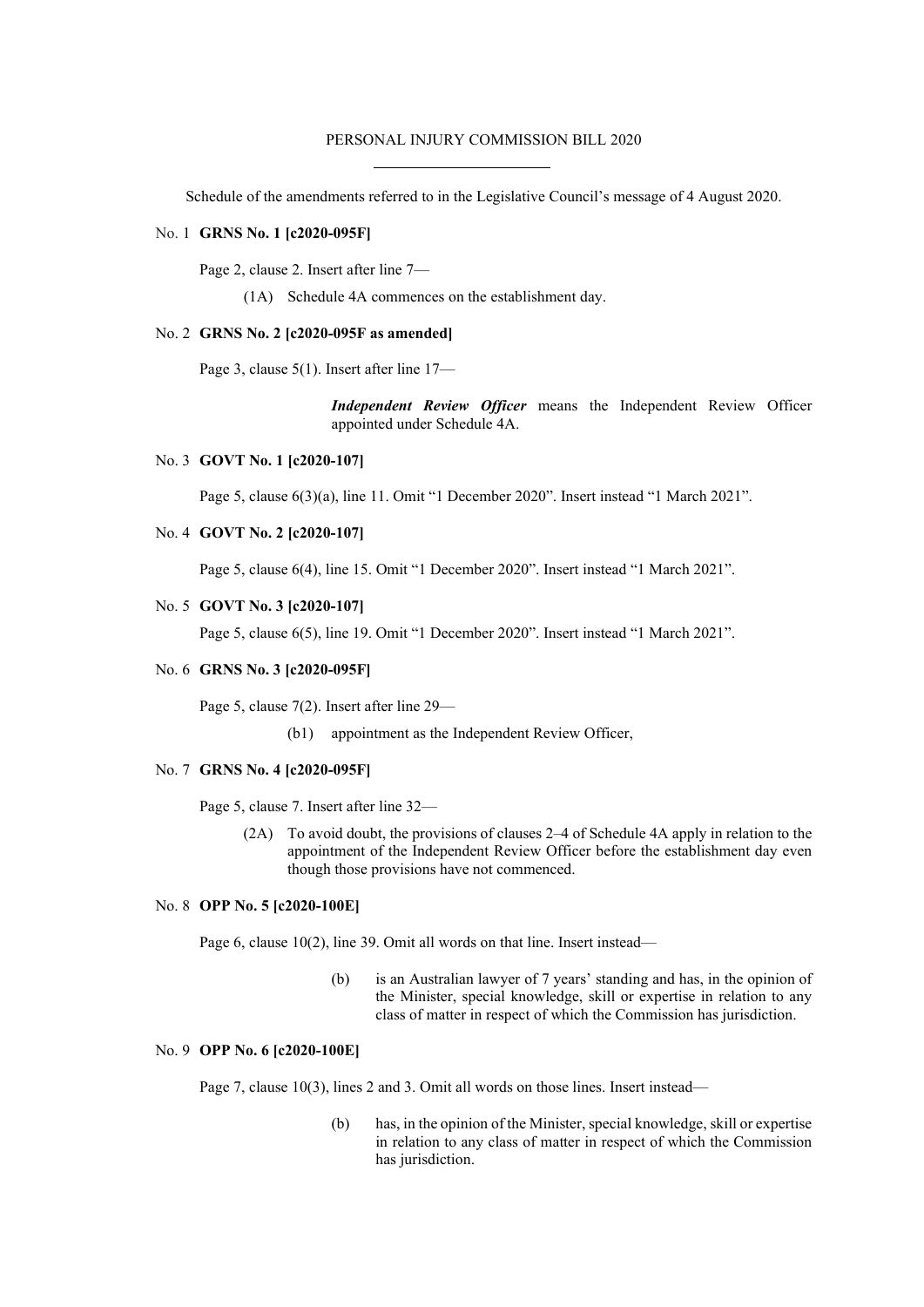#### No. 10**OPP No. 7 [c2020-100E]**

Page 7, clause 10(4), lines 8 and 9. Omit all words on those lines. Insert instead—

(b) has, in the opinion of the Minister, special knowledge, skill or expertise in relation to any class of matter in respect of which the Commission has jurisdiction.

## No. 11**OPP No. 8 [c2020-100E]**

Page 8, clause 15(3), lines 22–24. Omit all words on those lines. Insert instead—

- (3) Subject to this Act (including subsections (1) and (2))—
	- (a) a member is assigned to the Commission Division specified in the member's instrument of appointment, and
	- (b) the Minister may vary the assignment of the member at any time by one or more subsequent instruments, and
	- (c) a member (other than the President) may be assigned to one or more Commission Divisions at a time.

#### No. 12**OPP No. 1 [c2020-099C]**

Page 10, clause 19(3)(c), line 16. Omit "2 persons". Insert instead "1 person".

### No. 13**OPP No. 1 [c2020-097B as amended]**

Page 10, clause 19(3). Insert after line 16—

- (c1) 1 person nominated for the time being by Unions NSW,
- (c2) 1 person jointly nominated for the time being by the following—
	- (i) the Ai Group,
		- (ii) the Australian Federation of Employers and Industries,
	- (iii) the NSW Business Chamber,

# No. 14**OPP No. 1 [c2020-098C]**

Page 10, clause 19(3)(d) and (e), lines 17–20. Omit all words on those lines. Insert instead—

- (d) 2 barristers nominated for the time being by the Council of the New South Wales Bar Association who, in the opinion of the Council, have special knowledge, skill or expertise in relation to any class of workers compensation claims or motor accidents claims,
- (e) 2 solicitors nominated for the time being by the Council of the Law Society of New South Wales who, in the opinion of the Council, have special knowledge, skill or expertise in relation to any class of workers compensation claims or motor accidents claims,

# No. 15**CDP No. 2 [c2020-103A as amended]**

Page 10, clause 19(3). Insert after line 20—

- (e1) 1 person jointly nominated by the Presidents for the time being of the following—
	- (i) the Royal Australasian College of Physicians,
	- (ii) the Royal Australasian College of Surgeons,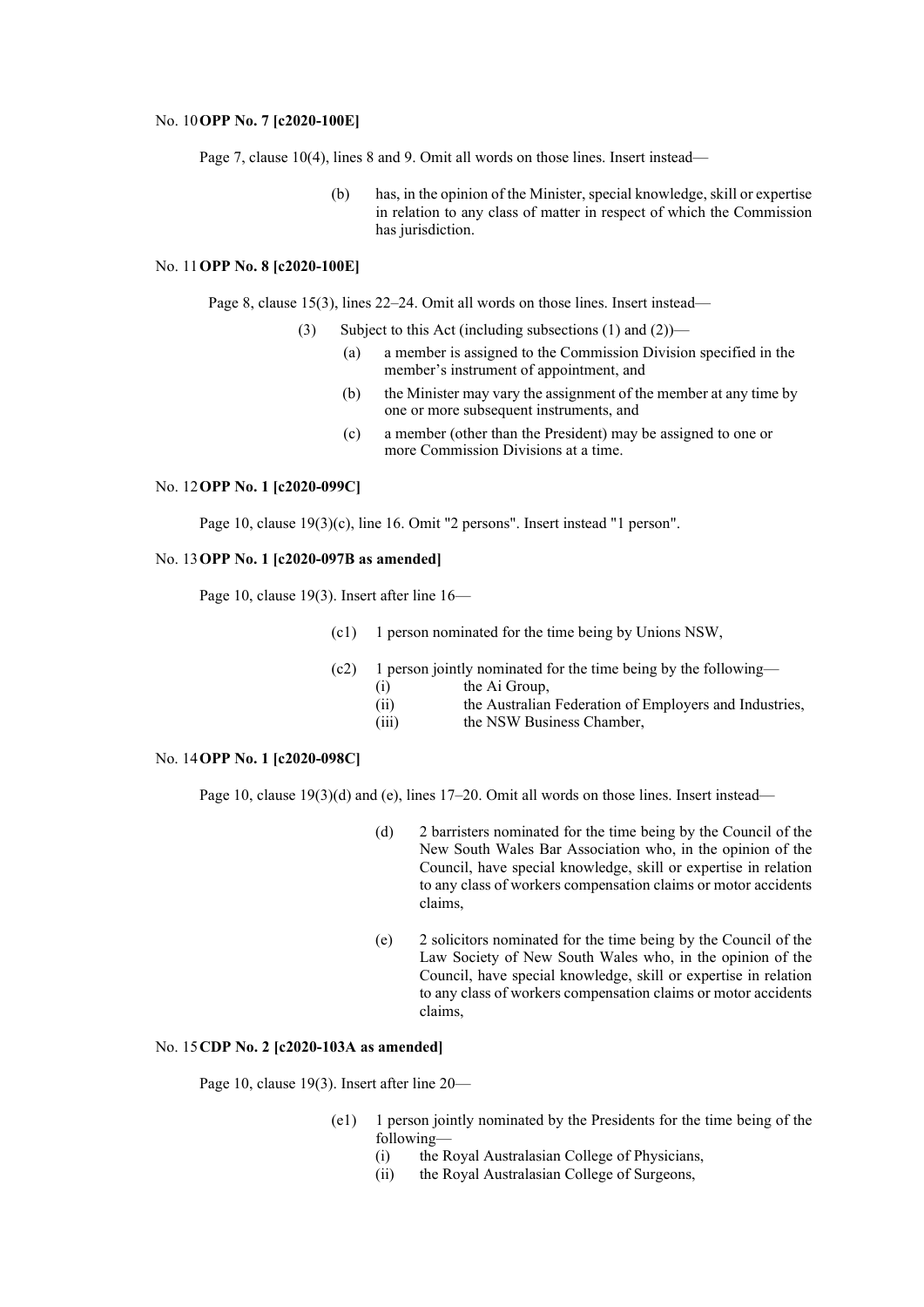#### No. 16**OPP No. 2 [c2020-099C]**

Page 10, clause 19(3)(f), lines 21 and 22. Omit all words on those lines.

#### No. 17**OPP No. 11 [c2020-100E]**

Page 10, clause 19. Insert after line 45—

(7A) Despite subsections (6) and (7), a Commission rule cannot take effect unless the President consents to the rule being made either by—

- (a) voting for it at the meeting at which it is proposed to be made, or
- (b) giving written consent for its making before or after the meeting.

#### No. 18**OPP No. 2 [c2020-098C]**

Page 11, clause 19. Insert after line 3—

(9) In this section—

*motor accidents claims* means claims for statutory benefits or damages to which the motor accidents legislation applies.

*workers compensation claims* means claims for compensation or damages to which the workers compensation legislation applies.

#### No. 19**OPP No. 12 [c2020-100E]**

Page 11, clause 20(2), lines 18–41. Omit all words on those lines. Insert instead—

- (2) Without limiting subsection (1), the Commission rules may make provision for or with respect to any of the following matters—
	- (a) the way for referring claims or disputes for assessment or determination or for making appeals,
	- (b) the amendment of filed or lodged documents,
	- (c) non-compliance with provisions concerning practice and procedure (including the effect of irregularities on proceedings),
	- (d) the making of assessments and determinations,
	- (e) the way for specifying an amount of damages, statutory benefits or compensation,
	- (f) the parties to proceedings (including the joinder, misjoinder and nonjoinder of parties and rights of intervention of third parties such as the Authority in proceedings),
	- (g) the splitting and consolidation of proceedings in the Commission,
	- (h) the documentation to accompany a reference of a claim or dispute for assessment or determination or an appeal,
	- (i) the way for presenting documents and information by parties, including time limits for the presentation of the documents and information,
	- (j) the provision of documents and information by a party to a matter to any other party to the matter,
	- (k) the way for notifying the parties to proceedings of decisions of, or other action taken by, the Commission in the proceedings,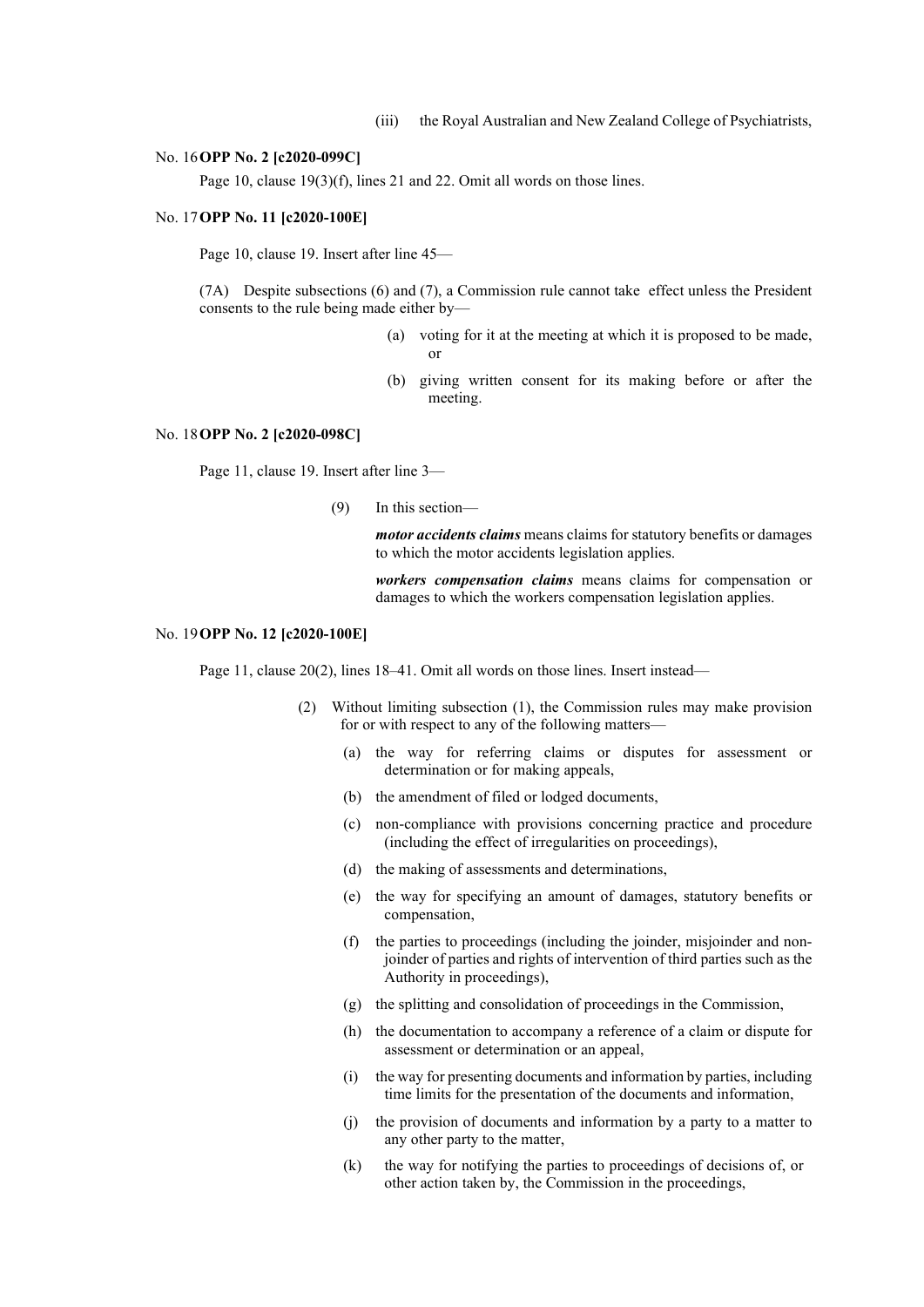- (l) the form, use and effect of the seal of the Commission,
- (m) the specification of exceptions, limitations or other restrictions in relation to a provision of this Act or enabling legislation that is expressed to be subject to the Commission rules.

## No. 20**OPP No. 14 [c2020-100E]**

Page 18, clause 33. Insert after line 14—

- (2A) A person is qualified to be appointed as a merit reviewer only if, in the opinion of the appointor, the person has special knowledge, skill or expertise in respect of the motor accidents legislation or administrative decision-making.
- (2B) A merit reviewer is assigned to the Motor Accidents Division.

#### No. 21**OPP No. 19 [c2020-100E]**

Page 19, clause 39. Insert after line 31—

- (1A) A person is qualified to be appointed as a mediator only if, in the opinion of the appointor, the person has—
	- (a) special knowledge, skill or expertise in respect of the enabling legislation concerned, and
	- (b) mediation qualifications of a kind prescribed by the regulations.

#### No. 22**OPP No. 24 [c2020-100E]**

Page 22, clause 48(3), lines 29–32. Omit all words on those lines. Insert instead—

- (3) In proceedings in respect of a claim within the meaning of the *Workplace Injury Management and Workers Compensation Act 1998*, the Commission must refuse to permit an insurer to be represented by an Australian legal practitioner if the claimant is not represented by an Australian legal practitioner unless leave is granted by the Commission under subsection (3A).
- (3A) The Commission may, on the application of an insurer, grant leave for an insurer to be represented by an Australian legal practitioner only if satisfied that—
	- (a) the representation would enable the matter to be dealt with more efficiently, taking into account the complexity of the matter, or
	- (b) it would be unfair not to allow the insurer to be represented because the insurer is unable to represent the insurer effectively, or
	- (c) it would be unfair not to allow the insurer to be represented, taking into account fairness between the insurer and other parties in the proceedings.
- (3B) The Commission may at any time revoke leave it has granted under subsection (3A).

### No. 23**OPP No. 25 [c2020-100E]**

Page 30, clause 66. Insert after line 14—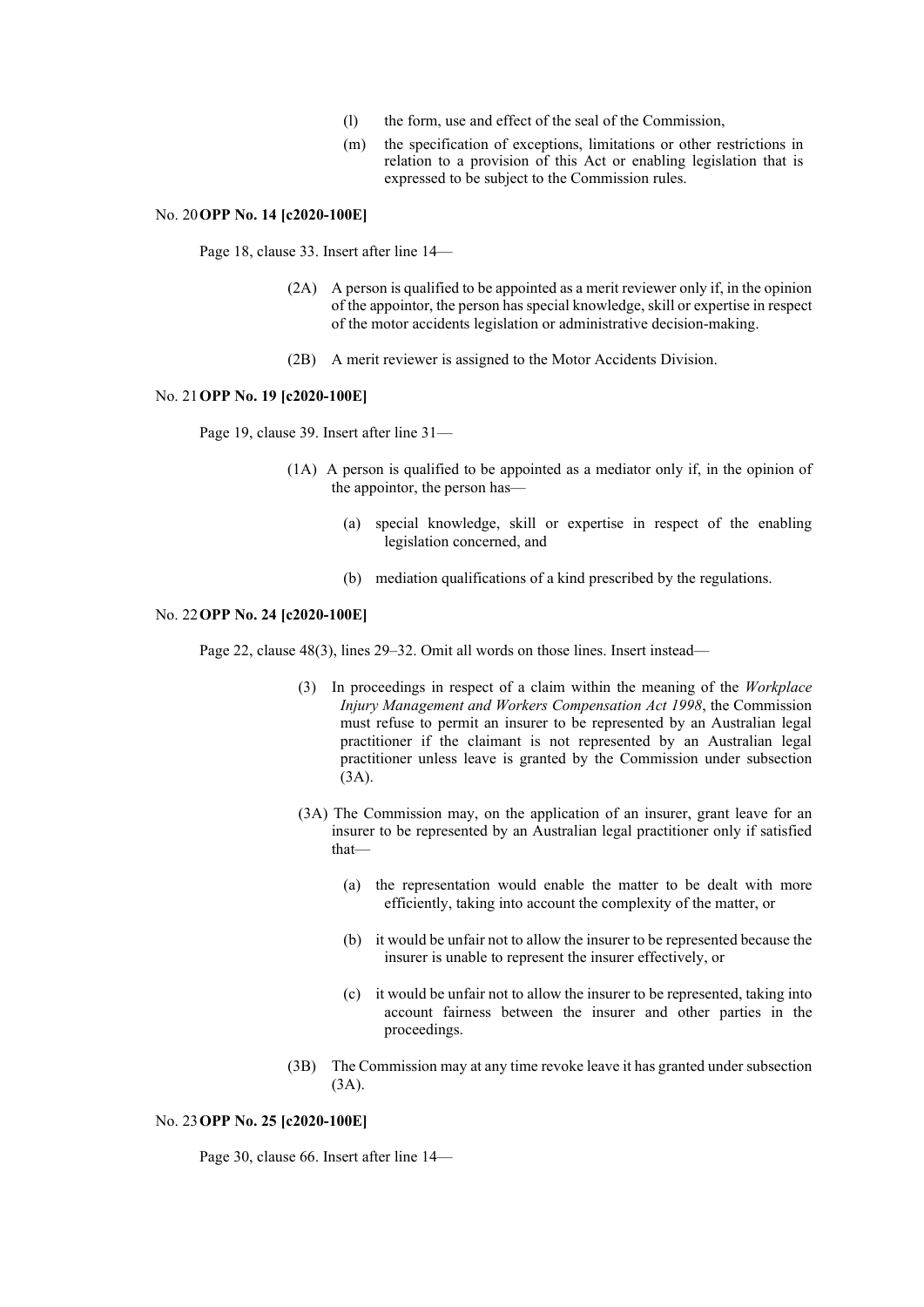- (3) The review is to be tabled in Parliament and for that purpose the Minister is to lay the report or cause it to be laid before both Houses of Parliament as soon as practicable after receiving the review.
- (4) The review is to include the following information—
	- (a) the number and type of proceedings instituted in each Commission Division during the year,
	- (b) the sources of those proceedings,
	- (c) the number and type of proceedings that were made during the year but not dealt with,
	- (d) the extent to which the operations of the Commission are funded by each operational fund,
	- (e) any other information that the President considers appropriate to be included or the Minister directs to be included.
- (5) In this section—

*operational fund* means each of the following—

- (a) the Motor Accidents Operational Fund (the SIRA Fund) under the *Motor Accident Injuries Act 2017*,
- (b) the Motor Accidents Operational Fund under the *Motor Accidents Compensation Act 1999*,
- (c) the Workers Compensation Operational Fund under the *Workplace Injury Management and Workers Compensation Act 1998.*

## No. 24**OPP No. 26 [c2020-100E]**

Page 30, clause 68, lines 18–25. Omit all words on those lines. Insert instead—

#### **68 Review of Act**

- (1) The Minister is to undertake 2 reviews of this Act to determine whether the policy objectives of the Act remain valid and whether the terms of the Act remain appropriate for securing those objectives.
- (2) The reviews are to be undertaken as soon as possible after the period of 2 years, and then 7 years, from the date of assent to this Act.
- (3) A report on the outcome of each review is to be tabled in each House of Parliament within 12 months after the end of the period of 2 years or 7 years (as the case requires).

#### No. 25**GRNS No. 5 [c2020-095F]**

Page 32, Schedule 1, clause 2(1). Insert after line 10—

*current WIRO* means any person who, immediately before the establishment day, was the Workers Compensation Independent Review Officer under the *Workplace Injury Management and Workers Compensation Act 1998*.

# No. 26**GRNS No. 6 [c2020-095F]**

Page 32, Schedule 1, clause 4(1). Insert after line 37—

(e1) Workers Compensation Independent Review Officer under the *Workplace Injury Management and Workers Compensation Act 1998*,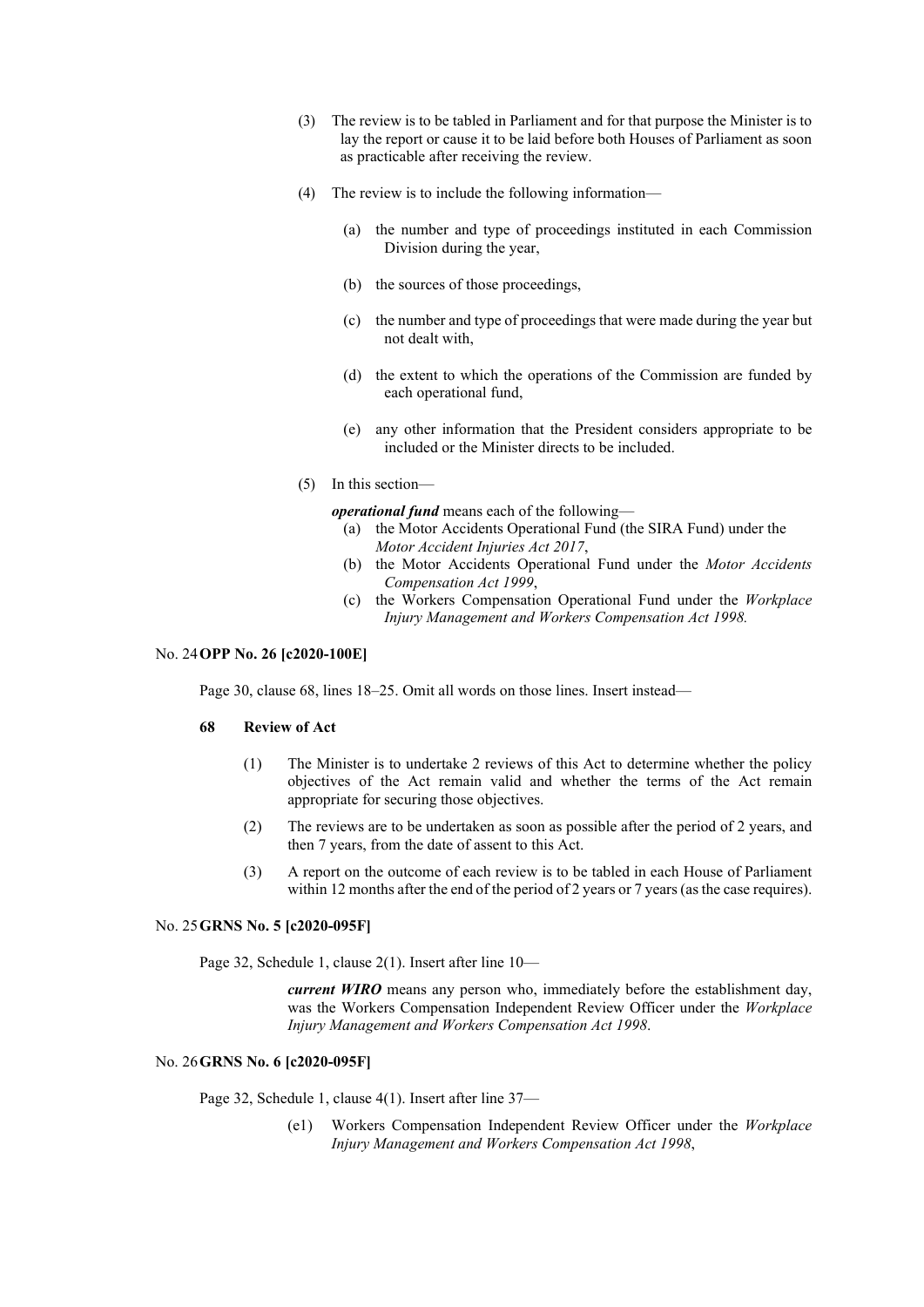#### No. 27**GRNS No. 7 [c2020-095F]**

Page 35, Schedule 1, line 1. Insert "**WIRO**," after "**concerning**".

## No. 28**GRNS No. 8 [c2020-095F]**

Page 35, Schedule 1. Insert after line 2—

# **7A Transfer of current WIRO**

The current WIRO is taken, on and from the establishment day, to have been appointed as the Independent Review Officer under this Act.

## No. 29**GRNS No. 9 [c2020-095F]**

Page 35, Schedule 1. Insert after line 26—

# **11A Effect of Division in relation to transfer of Independent Review Officer**

- (1) A person who is appointed as the Independent Review Officer by operation of this Division is taken to hold office as the Independent Review Officer for the balance of the term to which the person was appointed to the abolished office.
- (2) A person appointed as the Independent Review Officer by operation of this clause is taken to have been appointed on a basis other than full-time if the person's abolished office was not held on a full-time basis.
- (3) The Governor may issue an appropriate instrument of appointment to a person appointed as the Independent Review Officer by operation of this Division.
- (4) A person's appointment as the Independent Review Officer is effective whether or not an instrument of appointment is issued under subclause (3).
- (5) This Division does not—
	- (a) apply to a person who is appointed under this Act as the Independent Review Officer before the establishment day, or
	- (b) prevent a person who becomes the Independent Review Officer by operation of this Division from—
		- (i) being appointed, with the consent of the person, to a different or additional office or position in the Commission under this Act, or
		- (ii) vacating office or the position, subject to subclauses (1) and (2), in accordance with the provisions of this Act.

(6) In this clause—

*abolished office*, in relation to a person appointed as the Independent Review Officer by operation of this Division, means the office held by the person immediately before the establishment day.

#### No. 30**GRNS No. 10 [c2020-095F]**

Page 35, Schedule 1, clause 12, line 27. Insert "**of medical assessors**, **merit reviewers and mediators**" after "**transfers**".

## No. 31**GRNS No. 11 [c2020-095F as amended]**

Page 46. Insert after line 15—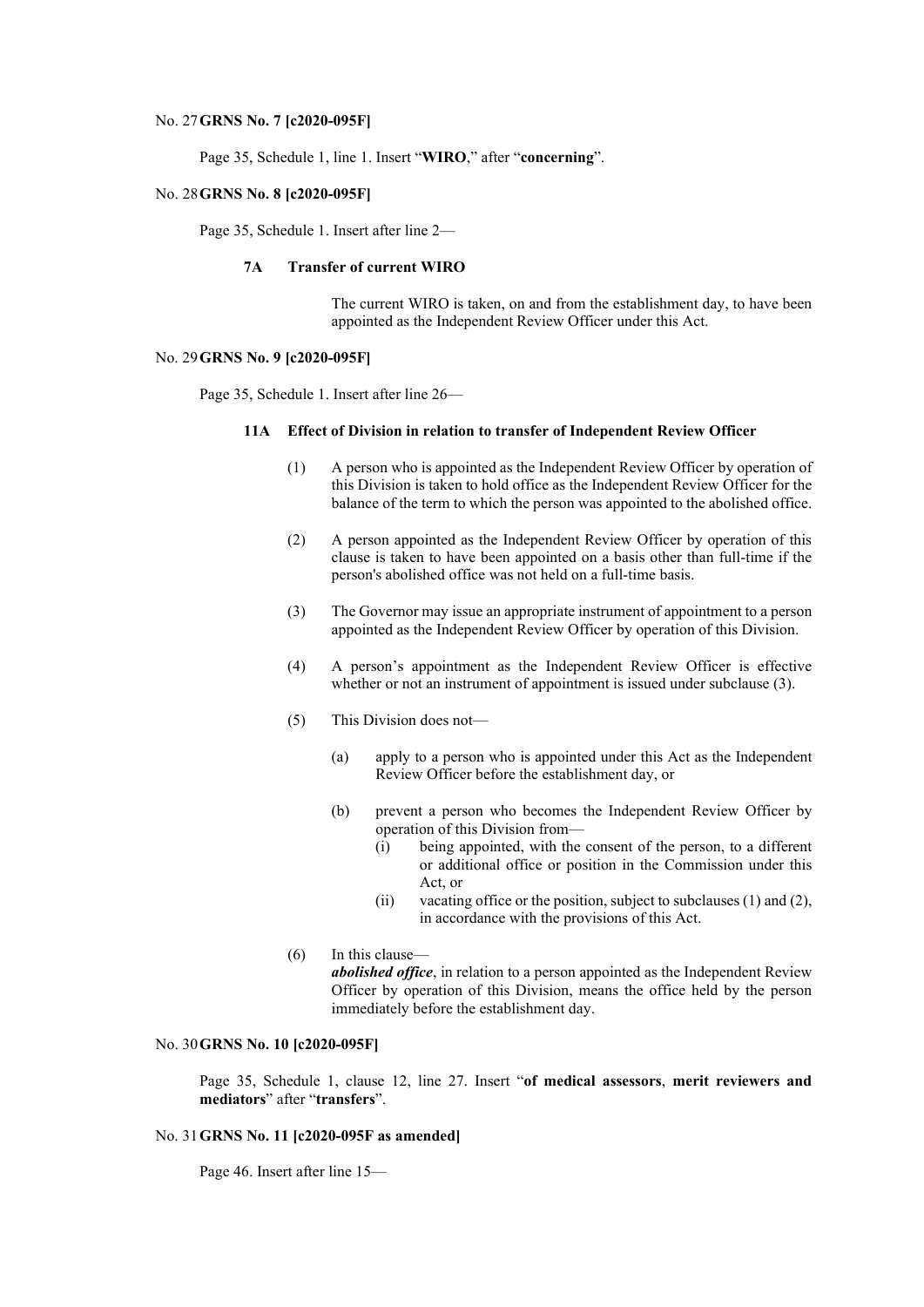#### **Schedule 4A Independent Review Officer**

### **Part 1 Introduction**

### **1 Definitions**

In this Schedule—

*claimant* means a person who makes or is entitled to make—

- (a) a claim within the meaning of the *Workplace Injury Management and Workers Compensation Act 1998*, or
- (b) a claim within the meaning of the *Motor Accident Injuries Act 2017*, or
- (c) a claim within the meaning of the *Motor Accidents Compensation Act 1999*.

*employer* has the same meaning as in the *Workplace Injury Management and Workers Compensation Act 1998*.

*ILARS* means the Independent Legal Assistance and Review Service established by Part 5 of this Schedule.

*ILARS guidelines*—see clause 10.

*insurer* means a licensed insurer under any of the enabling legislation.

*Nominal Defendant* means the Nominal Defendant within the meaning of the *Motor Accident Injuries Act 2017* or *Motor Accidents Compensation Act 1999*. *Nominal Insurer* means the Nominal Insurer within the meaning of the *Workers Compensation Act 1987.*

# **Part 2 Administrative arrangements**

# **2 Appointment of Independent Review Officer**

- (1) The Governor may appoint an Independent Review Officer.
- (2) The Independent Review Officer holds office for such term not exceeding 5years as may be specified in the instrument of appointment, but is eligible (if otherwise qualified) for reappointment.
- (3) The office of Independent Review Officer is a full-time office and the holder of the office is required to hold it on that basis, except to the extent permitted by the Governor.
- (4) The Independent Review Officer is entitled to be paid—
	- (a) remuneration in accordance with the *Statutory and Other Offices Remuneration Act 1975*, and
	- (b) such travelling and subsistence allowances as the Minister may from time to time determine.
- (5) The office of Independent Review Officer is a statutory office and the provisions of the *Government Sector Employment Act 2013* relating to the employment of Public Service employees do not apply to that office.

#### **3 Vacancy in office of Independent Review Officer**

- (1) The office of Independent Review Officer becomes vacant if the holder— (a) dies, or
	- (b) completes a term of office and is not reappointed, or
	- (c) resigns the office by instrument in writing addressed to the Governor, or
	- (d) becomes bankrupt, applies to take the benefit of any law for the relief of bankrupt or insolvent debtors, compounds with his or her creditors or makes an assignment of his or her remuneration for their benefit, or
	- (e) becomes a mentally incapacitated person, or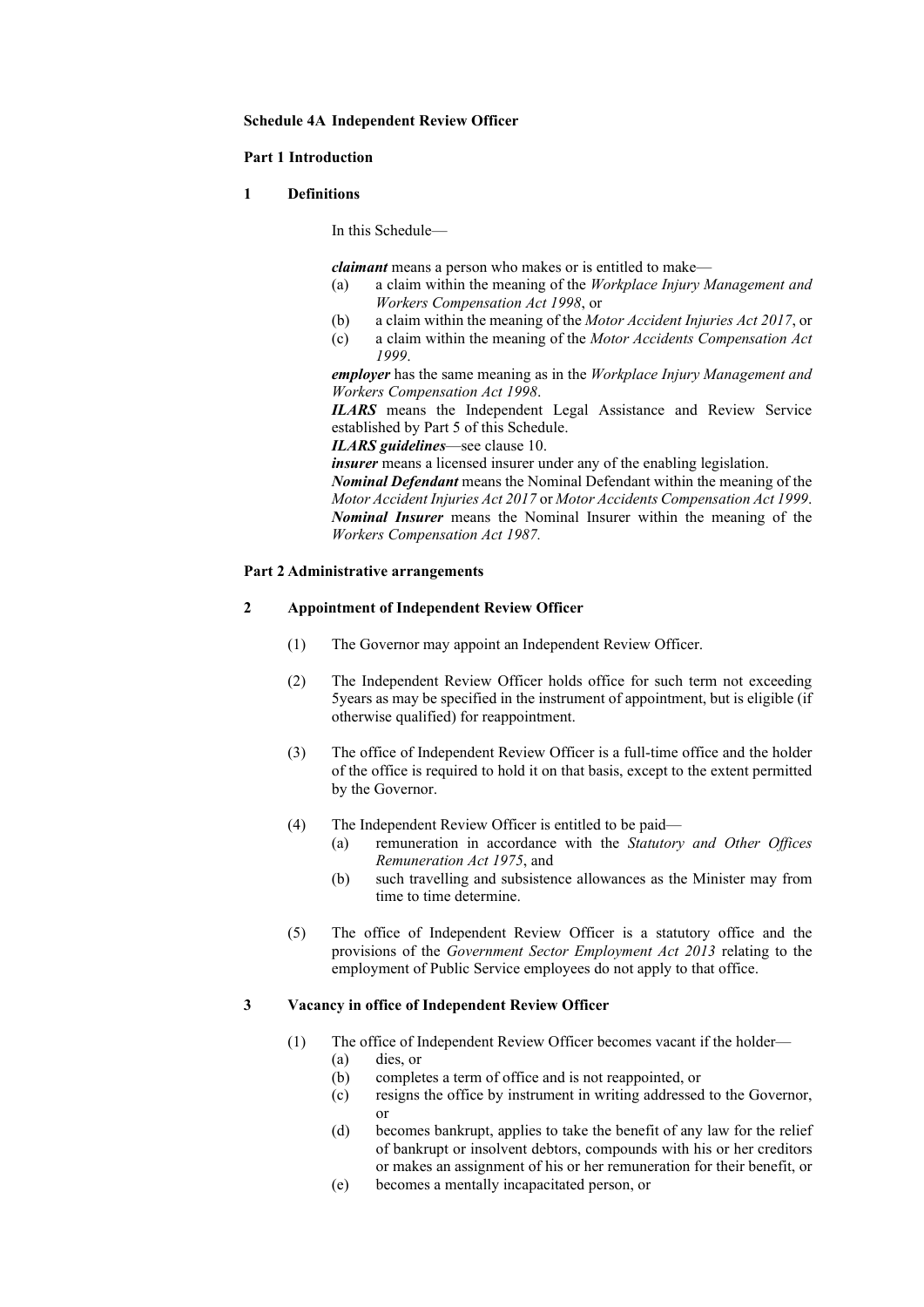- (f) is convicted in New South Wales of an offence that is punishable by imprisonment for 12 months or more or is convicted elsewhere than in New South Wales of an offence that, if committed in New South Wales, would be an offence so punishable, or
- (g) is removed from office under this clause.
- (2) The Governor may remove the Independent Review Officer from office—
	- (a) for misbehaviour, or
	- (b) for incapacity, or
	- (c) if the Independent Review Officer is absent from duty for a period in excess of his or her leave entitlement as approved by the Governor unless the absence is caused by illness or other unavoidable cause.
- (3) The Independent Review Officer cannot be removed from office under Part 6 of the *Government Sector Employment Act 2013*.
- (4) If the office of Independent Review Officer becomes vacant, a person is, subject to this Act, to be appointed to fill the vacancy.

#### **4 Appointment of acting Independent Review Officer**

- (1) The Minister may, from time to time, appoint a person to act in the office of the Independent Review Officer during—
	- (a) the illness or absence of the Independent Review Officer, or
	- (b) a vacancy in the office of the Independent Review Officer.
- (2) The person, while so acting, has all the functions of the Independent Review Officer and is taken to be the Independent Review Officer.
- (3) The Minister may, at any time, remove a person from office as acting Independent Review Officer.
- (4) An acting Independent Review Officer is entitled to be paid such remuneration(including travelling and subsistence allowances) as the Minister may from time to time determine.

# **5 Staff**

(1) Persons may be employed in the Public Service under the *Government Sector Employment Act 2013* to enable the Independent Review Officer to exercise the Officer's functions.

**Note**. Section 59 of the *Government Sector Employment Act 2013* provides that the persons so employed (or whose services the Independent Review Officer makes use of) may be referred to as officers or employees, or members of staff, of that Officer. Section 47A of the *Constitution Act 1902* precludes that Officer from employing staff.

- (2) The persons so employed are to be employed in a separate Public Service agency and may (together with the persons referred to in subclause (3)) be referred to as members of staff of the Independent Review Officer.
- (3) The Independent Review Officer may also—
	- (a) arrange for the use of the services of any staff or facilities of a Public Service agency or a local or public authority, or
	- (b) engage persons as consultants to the Independent Review Officer or to perform services for the Officer.

# **Part 3 Functions**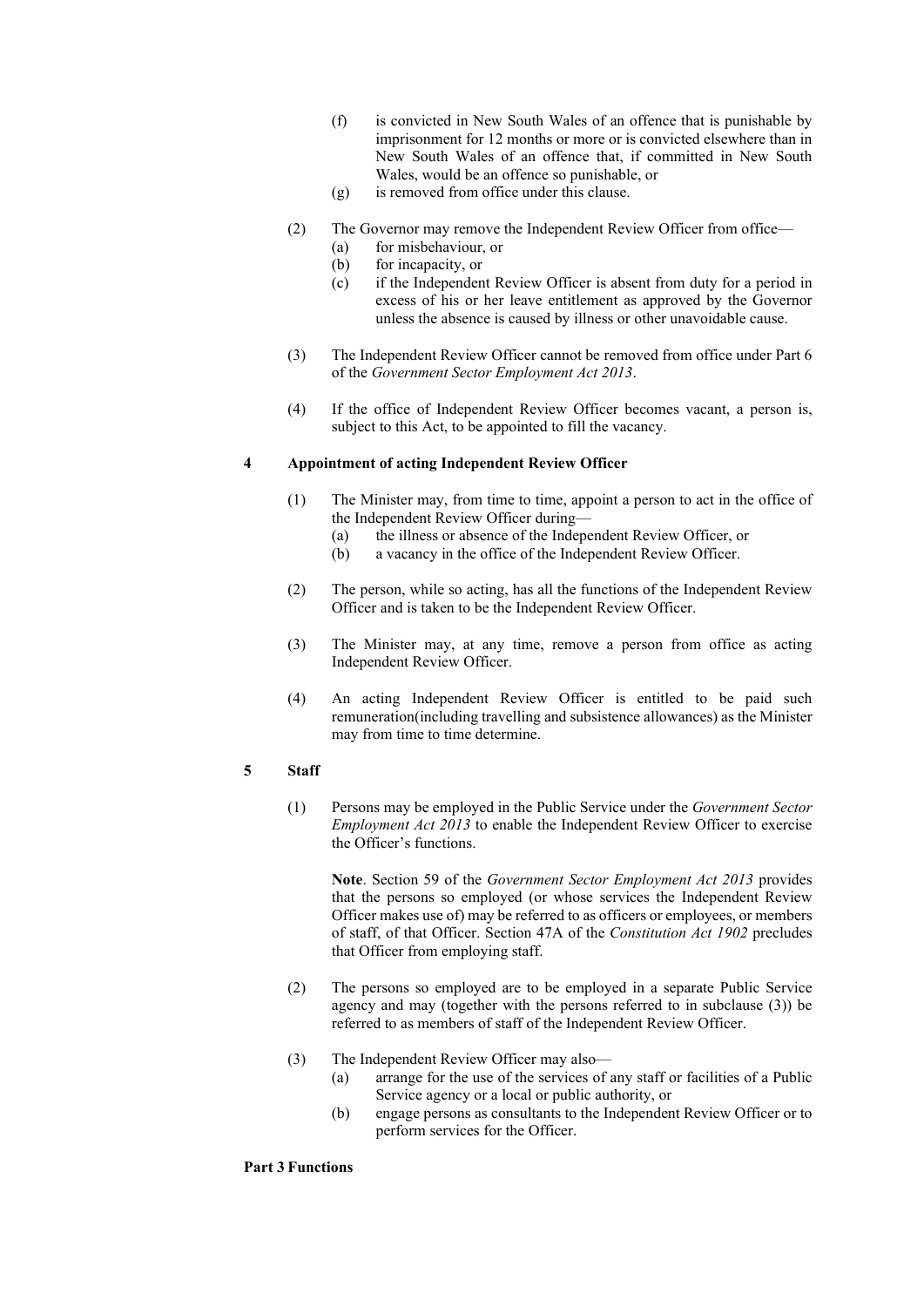#### **6 Functions of Independent Review Officer**

The Independent Review Officer has the following functions—

- (a) to deal with complaints made to the Independent Review Officer under this Schedule,
- (b) to inquire into and report to the Minister on any matters arising in connection with the operation of this Act or the enabling legislation as the Independent Review Officer considers appropriate or as may be referred to the Independent Review Officer for inquiry and report by the Minister,
- (c) to encourage the establishment by insurers and employers of complaint resolution processes for complaints arising under the enabling legislation,
- (d) to manage and administer ILARS (including by issuing ILARS guidelines),
- (e) any other functions as may be conferred on the Independent Review Officer by or under this Act or any other Act (including the enabling legislation).

#### **7 Requirement to provide information**

- (1) The Independent Review Officer may require an insurer to provide specified information that the Independent Review Officer reasonably requires for the purposes of the exercise of any function of the Independent Review Officer.
- (2) It is a condition of an insurer's licence that the insurer comply with a request for the provision of information under this clause.
- (3) The Independent Review Officer can decline to deal with a complaint if the claimant who makes the complaint fails to comply with a request to provide information to the Independent Review Officer.
- (4) The Authority, the Nominal Insurer and the Nominal Defendant must provide the Independent Review Officer with such information as the Independent Review Officer reasonably requires and requests for the purposes of the exercise of any function of the Independent Review Officer.
- (5) The Independent Review Officer must provide the Authority with such information as the Authority reasonably requires and requests for the purposes of the exercise of any function of the Authority.

## **Part 4 Complaints**

# **8 Complaints about insurers**

- (1) A claimant may complain to the Independent Review Officer about any act or omission (including any decision or failure to decide) of an insurer that affects the entitlements, rights or obligations of the claimant under the enabling legislation.
- (2) The Independent Review Officer deals with a complaint by investigating the complaint and reporting to the claimant and the insurer on the findings of the investigation, including the reasons for those findings.
- (3) The Independent Review Officer's findings can include non-binding recommendations for specified action to be taken by the insurer or the claimant.
- (4) The Independent Review Officer is to deal with a complaint within a period of30 days after the complaint is made unless the Independent Review Officer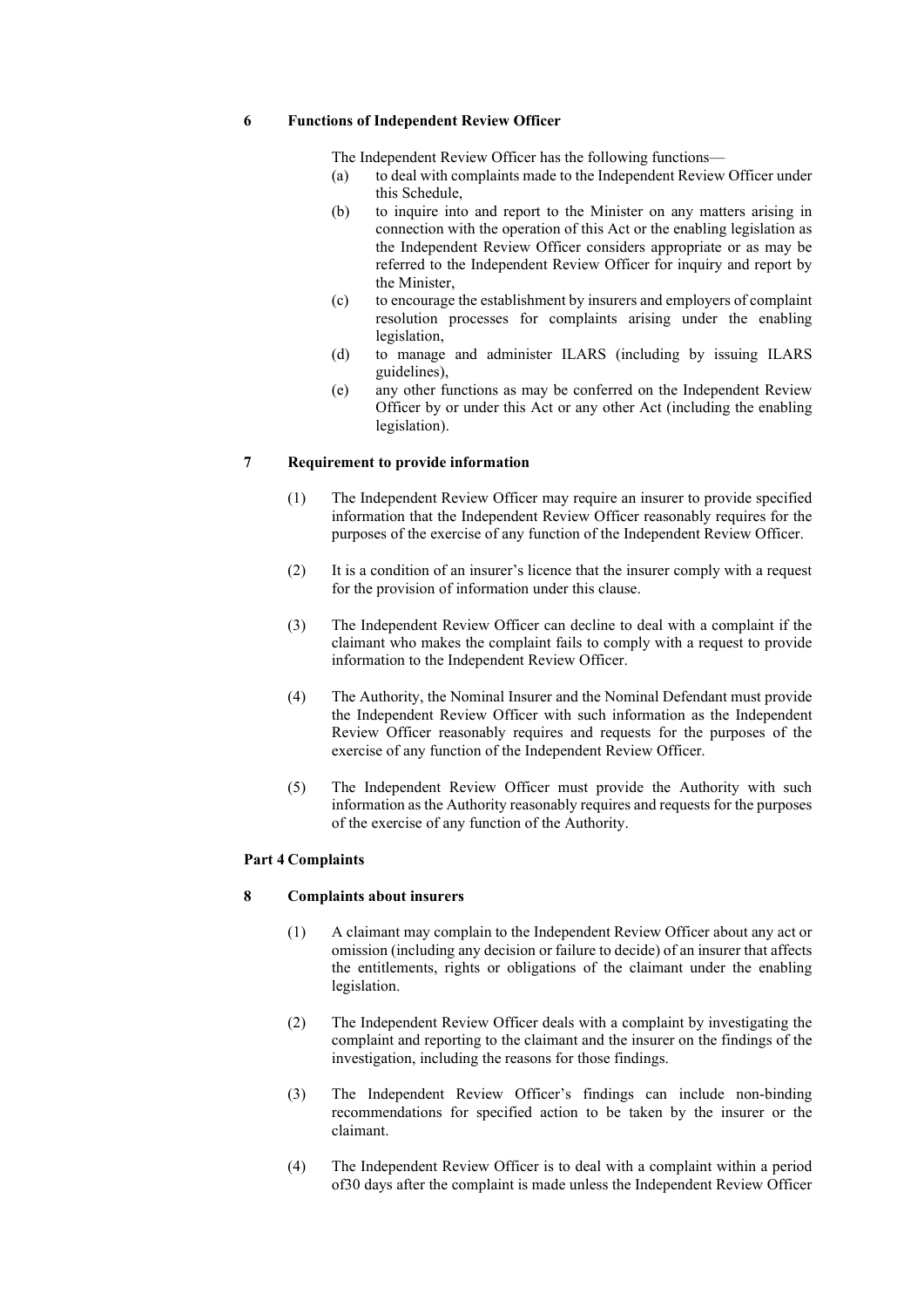notifies the claimant and the insurer within that period that a specified longer period will be required to deal with the complaint.

- (5) The Independent Review Officer may decline to deal with a complaint on the basis that it is frivolous or vexatious or should not be dealt with for such other reason as the Independent Review Officer considers relevant.
- (6) The regulations may make provision for or with respect to requiring the Independent Review Officer to notify the Authority of specified kinds of contraventions of this Act or the enabling legislation of which the Officer becomes aware.
- (7) Without limiting subsection (6), the regulations may—
	- (a) provide for the way in which notification is to be given, and
	- (b) provide for when the notification is to be given, and
	- (c) provide for the information required to be notified, and
	- (d) provide for any further requirements relating to the notification (for example, a requirement to provide further information or answer questions).

# **Part 5 Independent Legal Assistance and Review Service**

# **9 Independent Legal Assistance and Review Service**

- (1) There is to be an Independent Legal Assistance and Review Service managed and administered by the Independent Review Officer.
- (2) The purpose of ILARS is to provide funding for legal and associated costs for workers under the Workers Compensation Acts seeking advice regarding decisions of insurers for those Acts and to provide assistance in finding solutions for disputes between workers and insurers.

# **10 Guidelines concerning ILARS**

- (1) The Independent Review Officer may issue guidelines (*ILARS guidelines*) for or with respect to the following—
	- (a) the approval of lawyers to be granted funding under ILARS (including qualifications and experience for approval),
	- (b) the allocation and amount of funding for legal and associated costs under ILARS.
- (2) The Independent Review Officer may (wholly or partly) amend, revoke or replace ILARS guidelines.
- (3) ILARS guidelines may adopt the provisions of other publications, whether with or without modification or addition and whether in force at a particular time or from time to time.

# **11 Publication and Parliamentary scrutiny of ILARS guidelines**

(1) ILARS guidelines are to be published on the NSW legislation website and take effect on the day of that publication or, if a later day is specified in the guidelines for that purpose, on the day so specified.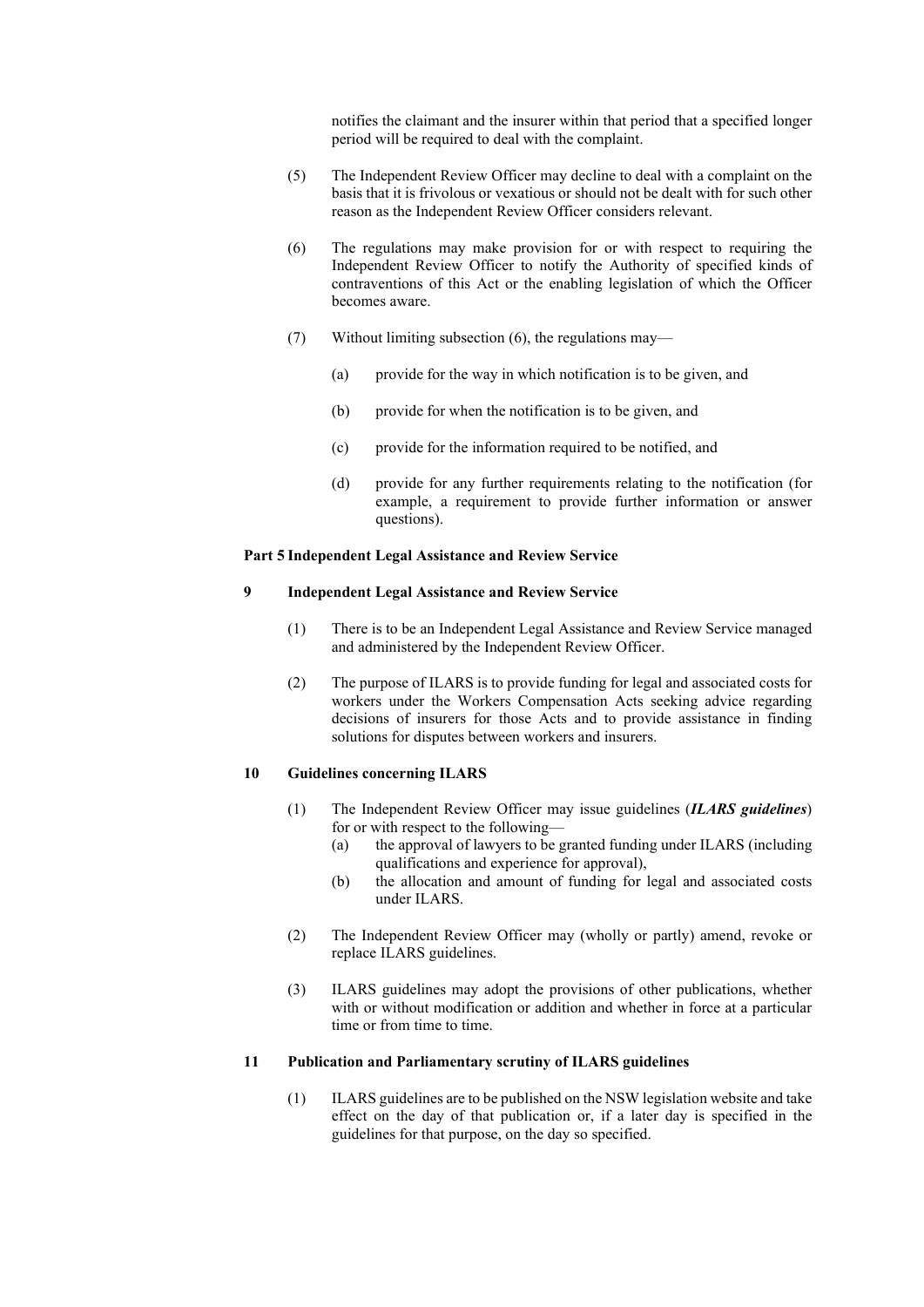(2) Sections 40 (Notice of statutory rules to be tabled) and 41 (Disallowance of statutory rules) of the *Interpretation Act 1987* apply to ILARS guidelines in the same way as those sections apply to statutory rules.

## **12 Review of ILARS by supervisory committee of Legislative Council**

(1) The committee of the Legislative Council designated for the purposes of section 27 of the *State Insurance and Care Governance Act 2015* is to enquire into and report on the whether ILARS should be extended to claimants for statutory benefits under the *Motor Accident Injuries Act 2017*.

**Note.** Section 27 of the State Insurance and *Care Governance Act 2015* provides for the Legislative Council to designate a committee of the Council to supervise the operation of the insurance and compensation schemes established under the workers compensation and motor accidents legislation. The Standing Committee on Law and Justice was the designated committee at the time of the enactment of this Act.

(2) The enquiry and report are to be undertaken by the designated committee as part of its next review of the operation of the *Motor Accident Injuries Act 2017* following the commencement of this Schedule.

# **Part 6 General**

# **13 Annual report**

- (1) As soon as practicable after 30 June (but before 31 December) in each year, the Independent Review Officer is to prepare and forward to the Minister a report on his or her activities for the 12 months ending on 30 June in that year.
- (2) The report is to be tabled in Parliament and for that purpose the Minister is to lay the report or cause it to be laid before both Houses of Parliament as soon as practicable after receiving the report.
- (3) The Minister is to give the Authority and insurers an opportunity to comment on the report before it is tabled in Parliament and may include with the report when it is tabled a statement as to the comments of the Authority and insurers.
- (4) The report is to include the following information—
	- (a) the number and type of complaints made and dealt with under this Schedule during the year,
	- (b) the sources of those complaints,
	- (c) the number and type of complaints that were made during the year but not dealt with,
	- (d) the operation of ILARS,
	- (e) any other information as the Independent Review Officer considers appropriate to be included or as the Minister directs to be included.
- (5) Matters included in a report must not identify individual claimants.

# **14 Delegation of functions**

The Independent Review Officer may delegate the exercise of any function of the Independent Review Officer (other than this power of delegation) to—

(a) any member of staff of the Independent Review Officer, or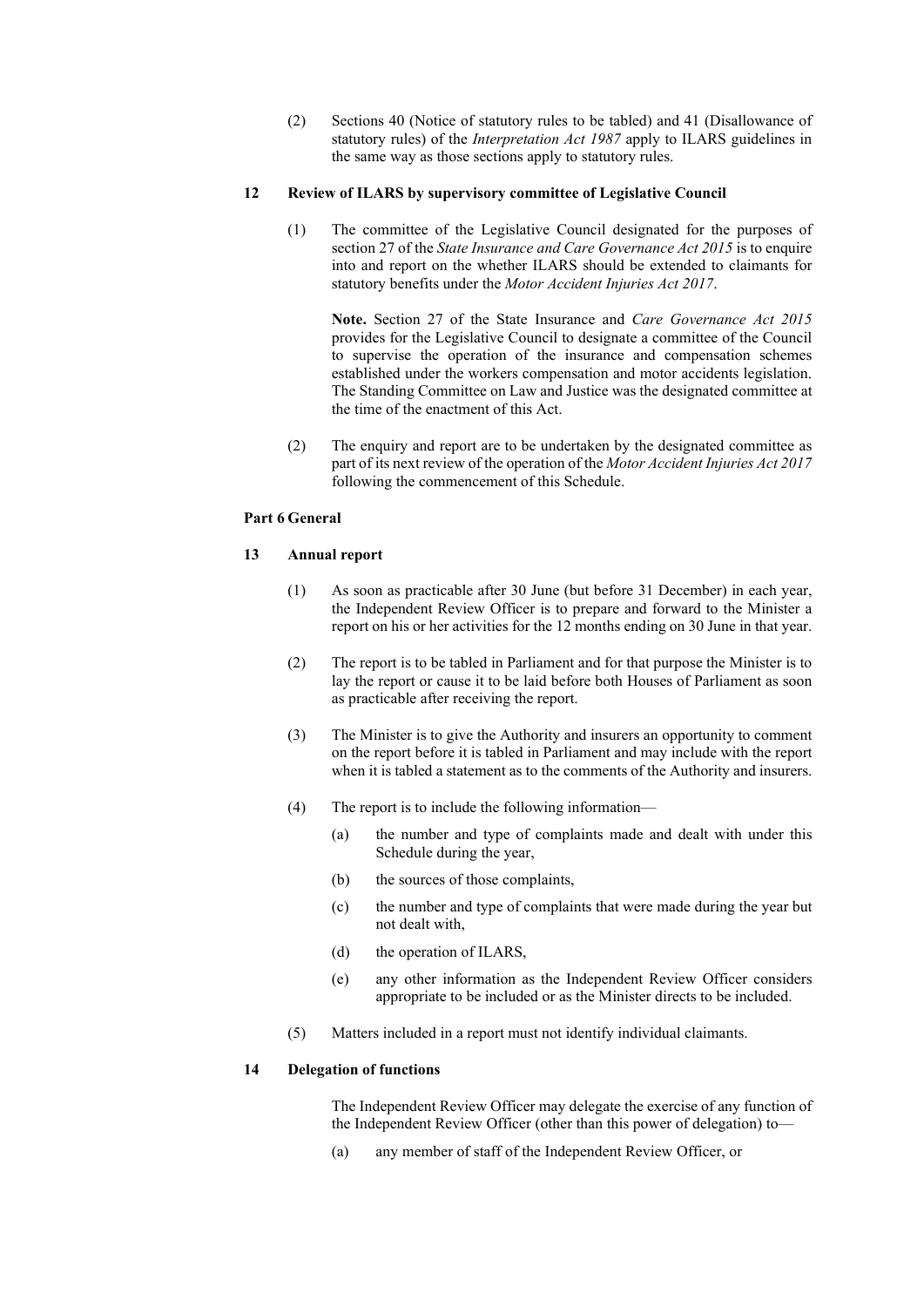(b) any person, or any class of persons, authorised for the purposes of this clause by the regulations.

## No. 32**GRNS No. 12 [c2020-095F as amended]**

Page 47, Schedule 5. Insert before line 31—

## **5.4A Government Sector Employment Act 2013 No 40**

### **Schedule 1 Public Service agencies**

Insert in alphabetical order in Part 3—

Office of the

Independent Review Officer \*Independent Review Officer

#### No. 33 **GRNS No. 13 [c2020-095F]**

Page 56, Schedule 5.5[90]. Insert after line 34—

(b1) the remuneration of the Independent Review Officer (within the meaning of the *Personal Injury Commission Act 2020*) and staff of the Independent Review Officer and costs incurred in connection with the exercise of the functions of the Independent Review Officer arising under this Act,

### No. 34**GRNS No. 14 [c2020-095F]**

Page 62, Schedule 5.6[67]. Insert after line 28—

#### **[67A] Section 212(3)(c3)**

Insert after section 212(3)(c2)—

(c3) the remuneration of the Independent Review Officer (within the meaning of the *Personal Injury Commission Act 2020*) and staff of the Independent Review Officer and costs incurred in connection with the exercise of the functions of the Independent Review Officer arising under this Act,

# No. 35**GRNS No. 15 [c2020-095F as amended]**

Page 64, Schedule 5.10. Insert after line 35—

# **[3A] Section 4(1), definition of "Independent Review Officer"**

Omit the definition. Insert instead—

*Independent Review Officer* means the Independent Review Officer appointed under Schedule 4A to the *Personal Injury Commission Act 2020.*

# No. 36**GRNS No. 16 [c2020-095F]**

Page 65, Schedule 5.10. Insert after line 20—

# **[8A] Chapter 2, Part 3 Workers Compensation Independent Review Officer**

Omit the Part.

## No. 37**GRNS No. 17 [c2020-095F]**